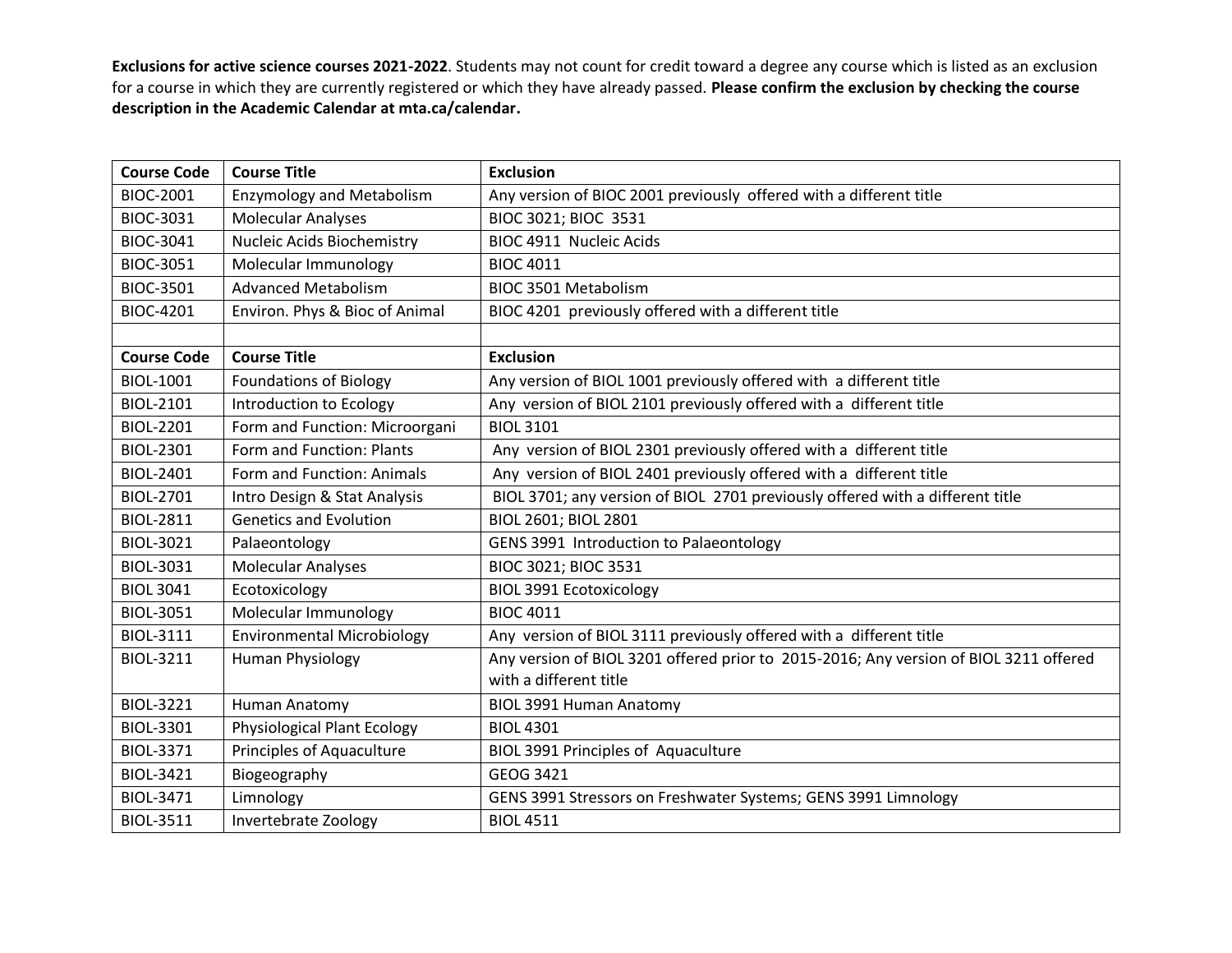| <b>BIOL-3631</b>   | Embryology                        | BIOL 3311; Any version of BIOL 3631 previously offered with a different title |
|--------------------|-----------------------------------|-------------------------------------------------------------------------------|
| <b>BIOL-3641</b>   | <b>Genetic Regulation of Dev</b>  | <b>BIOL 3311</b>                                                              |
| <b>BIOL-3781</b>   | <b>Tropical Marine Biology</b>    | <b>BIOL 4701</b>                                                              |
| <b>BIOL-4201</b>   | <b>Environmental Physiology</b>   | Any version of BIOL 4201 previously offered with a different title            |
| <b>BIOL-4311</b>   | Neurophysiology                   | BIOL 4991 Special Topics in Neurophysiology                                   |
| <b>BIOL-4371</b>   | Adv Topics in Marine Science      | Any version of BIOL 4371 previously offered with a different title            |
| <b>BIOL-4411</b>   | Ecology and Biology of Fishes     | <b>BIOL 3411</b>                                                              |
| <b>BIOL-4621</b>   | Genes, Cells, and Disease         | BIOL 3991 Genes Cells and Disease; BIOL 4991 Genes Cells and Disease          |
|                    |                                   |                                                                               |
| <b>Course Code</b> | <b>Course Title</b>               | <b>Exclusion</b>                                                              |
| CHEM-2111          | <b>Organic Chemistry I</b>        | CHEM 2101; CHEM 2131; CHEM 2141                                               |
| CHEM-2121          | <b>Organic Chemistry II</b>       | CHEM 2101; CHEM 2131; CHEM 2151                                               |
| CHEM-2311          | Inorganic Chem I: Coordination    | <b>CHEM 3311</b>                                                              |
| CHEM-2411          | Analytical Chem I                 | <b>CHEM 3411</b>                                                              |
| CHEM-2511          | Intro to Environmental Chem       | Any version of CHEM 2511 previously offered with a different title            |
| CHEM-3111          | <b>Organic Chemistry II</b>       | CHEM 2121 Organic Chemistry II                                                |
| <b>CHEM 3121</b>   | Intermediate Organic Chemistry    | CHEM 3111 Intermediate Organic Chemistry                                      |
| CHEM-3231          | Physical Chem II: Quant Mech &    | Any version of CHEM 3231 previously offered with a different title            |
|                    | Spect                             |                                                                               |
| CHEM-3261          | <b>Physical Chem: Surface</b>     | CHEM 3991 Surface and Interfacial Chemistry; CHEM 4261                        |
| CHEM-3271          | Nanoscience and Nanotechnology    | CHEM 3991-Nanoscience and Nanotechnology -14/WI 16/WI                         |
| CHEM-327L          | Lab: Nanoscience and Nanotech     | CHEM 3991-Nanoscience and Nanotechnology -14/WI 16/WI                         |
| <b>CHEM 3521</b>   | <b>Environmental Chemistry</b>    | <b>CHEM 4521 Environmental Chemistry</b>                                      |
| CHEM-3751          | Energy Prod & the Environ         | Any version of PHYS 3751 previously offered with a different title            |
| CHEM-4131          | <b>Advanced Organic Chemistry</b> | CHEM 4101; any version of CHEM 4131 previously offered with a different title |
| CHEM-4141          | <b>Physical Organic Chemistry</b> | CHEM 4111; any version of CHEM 4141 previously offered with a different title |
| CHEM-4331          | Inorg Chem: Organometallics       | <b>CHEM 3331</b>                                                              |
| CHEM-4341          | Inorganic Chem: Physical Aspec    | <b>CHEM 4311</b>                                                              |
| CHEM-4361          | Inorg Chem: Structure & Bond.     | <b>CHEM 3361</b>                                                              |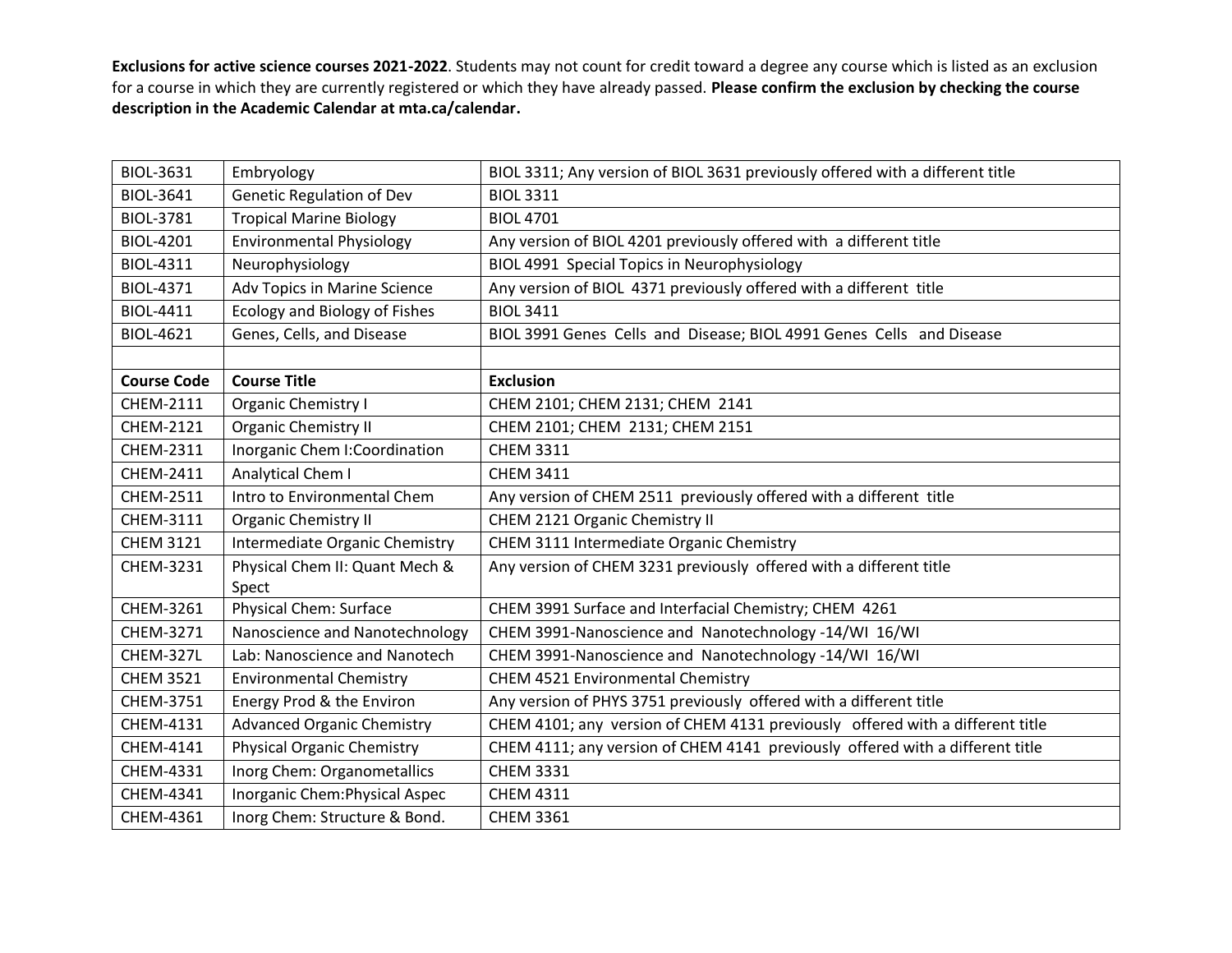| CHEM-4831          | <b>Adv Quantum Mechanics</b>     | Any version of PHYS 4831 previously offered with a different title            |
|--------------------|----------------------------------|-------------------------------------------------------------------------------|
|                    |                                  |                                                                               |
| <b>Course Code</b> | <b>Course Title</b>              | <b>Exclusion</b>                                                              |
| COMP-1631          | Intro to Computer Science        | COMP 1611; COMP 1711; any COMP course at the 2000 level or higher             |
|                    |                                  |                                                                               |
| <b>Course Code</b> | <b>Course Title</b>              | <b>Exclusion</b>                                                              |
| GENS-1401          | The Physical Environment         | GEOG 1401                                                                     |
| GENS-2411          | Geomorphology                    | GEOS 2401; GEOG 2411                                                          |
| GENS-2421          | <b>Weather and Climate</b>       | GEOG 2421                                                                     |
| GENS-2431          | Data Analysis                    | GEOG 2711                                                                     |
| GENS-2441          | Geographic Info Systems          | GEOG 2721; GEOG 3711                                                          |
| <b>GENS 3041</b>   | Ecotoxicology                    | <b>BIOL 3991 Ecotoxicology</b>                                                |
| <b>GENS 3101</b>   | Env Cons in the Global South     | Any version of GENV 3101 previously offered with a different title            |
| GENS-3401          | Research Methods in Env Sci      | GEOG 3401                                                                     |
| GENS-3421          | Biogeography                     | <b>GEOG 3421</b>                                                              |
| GENS-3431          | Fundy's Megatidal Biogeography   | GENS 3991 Funy Mega-Tidal Biogeography                                        |
| GENS-3451          | Earth System Science             | <b>ENVS 3001</b>                                                              |
| GENS-3471          | Limnology                        | GENS 3991 Stressors on Freshwater Systems; GENS 3991 Limnology                |
| GENS-3881          | Indigenous Peoples: Ecology,     | GENS 3991- Indigenous Peoples: Ecology (Fall 2018)                            |
|                    | Science & Tech                   |                                                                               |
| GENS-4421          | Seminar in Environment           | any version of GENS 4421 previously offered with a different title            |
| GENS-4701          | <b>Advanced Field Course</b>     | GEOG 4701                                                                     |
| GENS-4721          | <b>Advanced GIS</b>              | GENS 4951 Advanced Geographic Information Systems                             |
| GENS-4881          | Seminar in Environmental Issues: | GENS 4991- Environmental Issues: Indigenous Perspectives (Winter 2019)        |
|                    | <b>Indigenous Perspectives</b>   |                                                                               |
|                    |                                  |                                                                               |
| <b>Course Code</b> | <b>Course Title</b>              | <b>Exclusion</b>                                                              |
| <b>MATH-1011</b>   | <b>Functions</b>                 | Any version of MATH 1011 previously offered with a different title            |
| <b>MATH-1111</b>   | Calculus I                       | MATH 1151; any version of MATH 1111 previously offered with a different title |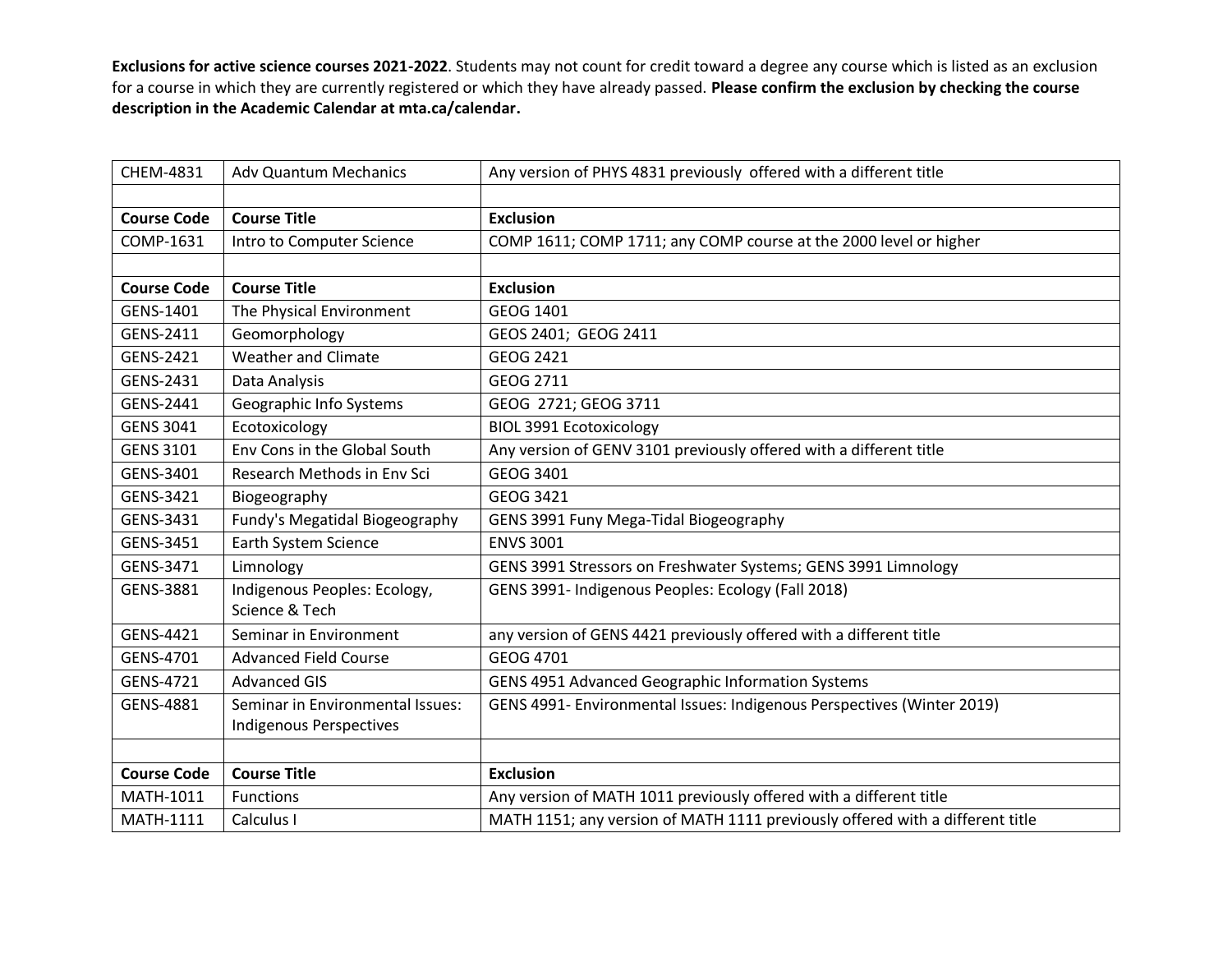| MATH-1121          | Calculus II                                    | Any version of MATH 1121 previously offered with a different title            |
|--------------------|------------------------------------------------|-------------------------------------------------------------------------------|
| <b>MATH-1151</b>   | <b>Applied Calculus</b>                        | <b>MATH 1111</b>                                                              |
| MATH-2121          | <b>Differential Equations</b>                  | Any version of MATH 2121 previously offered with a different title            |
| <b>MATH 2321</b>   | <b>Statistical Methods for Data</b><br>Science | Any version of MATH 2321 previously offered with a different title            |
| MATH-3131          | <b>Differential Equations II</b>               | Any version of MATH 3131 previously offered with a different title            |
| MATH-3161          | <b>Complex Variables</b>                       | <b>MATH 4131</b>                                                              |
| <b>MATH-3251</b>   | <b>Graph Theory</b>                            | Any version of MATH 3251 previously offered with a different title.           |
| <b>MATH 4011</b>   | Set Theory & Intro to Cat Theory               | <b>MATH 3011</b>                                                              |
| <b>MATH-4121</b>   | Real Analysis II                               | <b>MATH 3121</b>                                                              |
| MATH-4311          | Probability & Statistics II                    | <b>MATH 3321</b>                                                              |
|                    |                                                |                                                                               |
| <b>Course Code</b> | <b>Course Title</b>                            | <b>Exclusion</b>                                                              |
| PHYS-1041          | Physics for the Life Sciences                  | <b>PHYS 1051</b>                                                              |
| PHYS-1051          | <b>General Physics I</b>                       | <b>PHYS 1041</b>                                                              |
| PHYS-3231          | <b>Advanced Physical Chemistry</b>             | CHEM 3221; any version of CHEM 3231 previously offered with a different title |
|                    |                                                |                                                                               |
| <b>Course Code</b> | <b>Course Title</b>                            | <b>Exclusion</b>                                                              |
| PSYC-2011          | Research Design & Analysis II                  | PSYC 2101 Research Deisgn and Analysis                                        |
| PSYC-2101          | Biopsychology                                  | <b>PSYC 2051</b>                                                              |
| PSYC-2121          | <b>Behaviour Modification</b>                  | PSYC 2011 Learning and Memory                                                 |
| PSYC-2201          | <b>Cognitive Processes</b>                     | PSYC 3021 Cognition                                                           |
| PSYC-2301          | Social Psychology                              | <b>PSYC 3081</b>                                                              |
| PSYC-2431          | Child & Adolescent Dev                         | PSYC 2401; PSYC 2411                                                          |
| PSYC-2601          | Psych of Abnormal Behaviour                    | <b>PSYC 3061</b>                                                              |
| PSYC-2701          | Personality                                    | PSYC 3071                                                                     |
| PSYC-3111          | Conditioning                                   | PSYC 3011 Conditioning (Format Lecture 3 Hours Laboratory 3 Hours             |
| <b>PSYC 3141</b>   | Social Neuroscience                            | PSYC 3991 Social Neuroscience                                                 |
|                    |                                                |                                                                               |